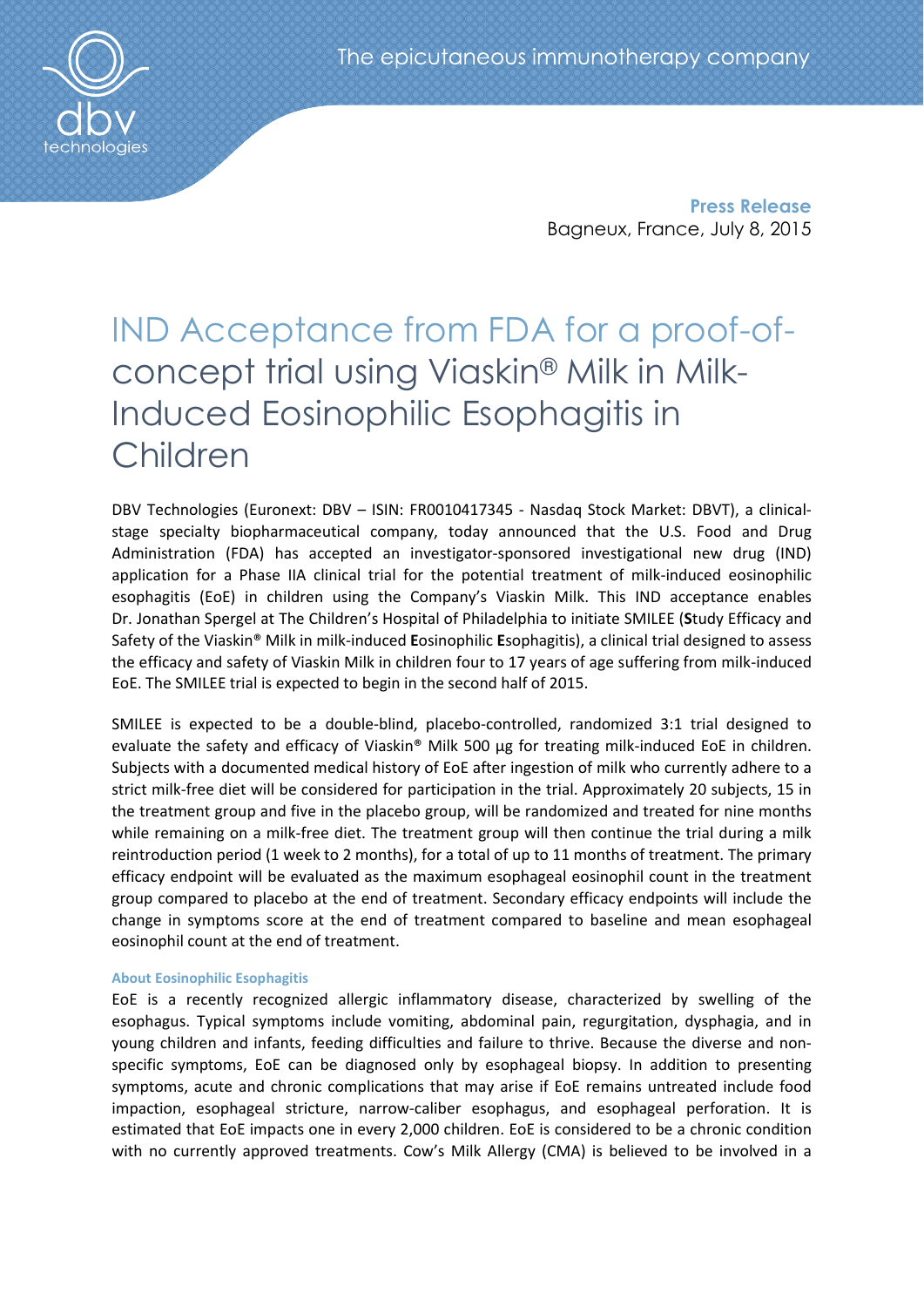majority of cases of EoE in children, and therefore a cow's milk-free diet is often able to reduce EoE symptoms.

### About DBV Technologies

DBV Technologies is developing Viaskin®, an innovative new approach to the treatment of allergies – a major public health issue that has been increasing in prevalence. DBV Technologies, incorporated in France in 2002, has developed a proprietary, patented technology for administering an allergen to intact skin while avoiding transfer to the blood, and thus lowering the risk of a systemic, allergic reaction in the event of accidental exposure. DBV Technologies is focusing on food allergies, including milk and peanut, for which there are currently no effective treatments. DBV Technologies has designed two products candidates: Viaskin® Peanut and Viaskin® Milk. The clinical development program for Viaskin® Peanut has received Fast Track designation and Breakthrough Therapy designation from the U.S. Food and Drug Administration.

DBV Technologies shares are traded on segment B of Euronext Paris (Ticker: DBV, ISIN code: FR0010417345) and on the Nasdaq Stock Market in the form of American Depositary Shares (each representing one-half of one ordinary share) (Ticker: DBVT). For more information on DBV Technologies, please visit our website: www.dbv-technologies.com

#### Forward Looking Statements

This press release contains forward-looking statements, including statements about the potential safety and efficacy of Epicutenaous Immunotherapy (EPIT®) via Viaskin® Milk and DBV's anticipated clinical development of Viaskin Milk and other product candidates. These forward-looking statements are not promises or guarantees and involve substantial risks and uncertainties. The Company's product candidates have not been approved for sale in any jurisdiction. Among the factors that could cause actual results to differ materially from those described or projected herein are uncertainties associated generally with research and development, clinical trials and related regulatory reviews and approvals, the risk that historical preclinical results may not be predictive of future clinical trial results, and the risk that historical clinical trial results may not be predictive of future trial results. A further list and description of these risks, uncertainties and other risks can be found in the Company's regulatory filings with the French Autorité des Marchés Financiers, the Company's Securities and Exchange Commission filings and reports, including in the Company's Annual Report on Form 20-F for the year ended December 31, 2014 and future filings and reports by the Company. Existing and prospective investors are cautioned not to place undue reliance on these forward-looking statements, which speak only as of the date hereof. DBV Technologies undertakes no obligation to update or revise the information contained in this Press Release, whether as a result of new information, future events or circumstances or otherwise.

#### DBV Technologies Contacts

Nathalie Donne Director, Corporate Communication & Business Development VP Finance, US Investor Relations & Strategy Tél. : +33(0)1 55 42 78 72 nathalie.donne@dbv-technologies.com

#### DBV Technologies Media Contacts US & Europe

Marion Janic Rooney & Associates Tél. : +1-212-223-4017 mjanic@rooneyco.com

Susanna Mesa Tél. : +1 917-346-3447 susanna.mesa@dbv-technologies.com

Caroline Carmagnol Alize RP – Relation Presse Tél. : +33(0)6 64 18 99 59

caroline@alizerp.com